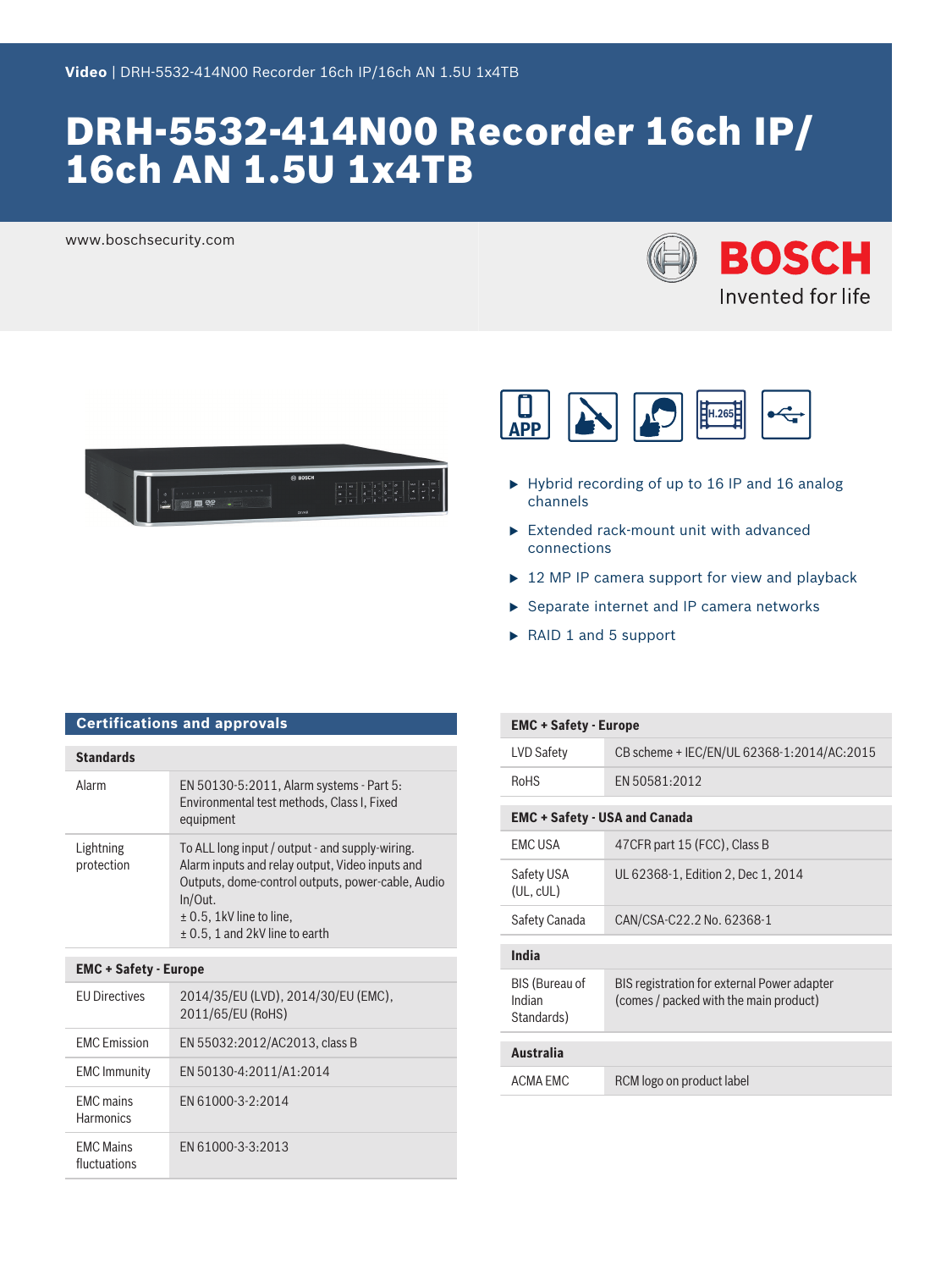# **2** | DRH-5532-414N00 Recorder 16ch IP/16ch AN 1.5U 1x4TB

| Region    | Regulatory compliance/quality marks |                             | Region |            | <b>Regulatory compliance/quality marks</b> |
|-----------|-------------------------------------|-----------------------------|--------|------------|--------------------------------------------|
| Australia | <b>RCM</b>                          | DOC SAL hybrid 5000         | USA    | UL         | FCC & UL                                   |
|           | <b>RCM</b>                          | DOC SAL Variant hybrid 5000 |        | <b>FCC</b> | ST-VS 2016-E-088                           |
| Europe    | <b>CE</b>                           | ST-VS 2016-E-087            |        |            | Installation/configuration notes           |

| VGA MON.A<br>$\odot$<br>÷<br>$\leftarrow$<br>呾<br>HDMI MON.B<br>MIC IN<br>13 | 10 | ◉<br>mas sa sa sa sa sa sa sa sa sa sa sa<br>$\circledcirc$<br>$\blacksquare$<br>▭<br>$\blacksquare$<br>0 | C<br>$G$ 13 14 15 16<br><u>alalalalalallalalalalalalalala</u><br>RS-232<br>VIDEO OUT<br>LARM<br>000<br><b>Ilolololololololo</b><br>ilololol<br>-AUDIO IN-<br>AUDIO OUT<br>14<br>ັ<br>RS-485 KEYBOARD<br>ALARM OUT<br>Ó<br>∾<br>Œ<br>́∾<br>e-SATA<br>œ<br>$-$<br>$\bar{\mathbb{O}}^\oplus$<br>െ<br>ക<br>۱ø<br>HDMI MON.A<br>€<br>000000<br>سمسح<br>لتستعينا<br>_ | $\check{ }$ |
|------------------------------------------------------------------------------|----|-----------------------------------------------------------------------------------------------------------|-----------------------------------------------------------------------------------------------------------------------------------------------------------------------------------------------------------------------------------------------------------------------------------------------------------------------------------------------------------------|-------------|
|------------------------------------------------------------------------------|----|-----------------------------------------------------------------------------------------------------------|-----------------------------------------------------------------------------------------------------------------------------------------------------------------------------------------------------------------------------------------------------------------------------------------------------------------------------------------------------------------|-------------|

| <b>VIDEO IN</b>                   | 16 BNC for connecting max. 16 analog<br>cameras                                                                                       |
|-----------------------------------|---------------------------------------------------------------------------------------------------------------------------------------|
| rЕI                               | Max, 16 IP cameras connected with external<br>switch (if no analog cameras are connected,<br>an extra 16 IP cameras can be connected) |
| 果                                 | RJ45 Ethernet connection<br>(10/100/1000Base-T according to<br>IEEE802.3)                                                             |
| <b>VGA MON.A</b>                  | 1 D-SUB (Monitor output)                                                                                                              |
| <b>HDMI MON.A</b>                 | 1 HDMI (Monitor output)                                                                                                               |
| <b>HDMI MON.B</b>                 | 1 HDMI (output for spot monitor that supports<br>live multiscreen)                                                                    |
| <b>ALARMIN</b>                    | 16 screw terminal inputs, cable diameter<br>AWG26-16 (0.4-1.29 mm)                                                                    |
| <b>ALARM OUT</b>                  | 6 screw terminal outputs, cable diameter<br>AWG26-16 (0.4-1.29 mm)                                                                    |
| <b>AUDIO IN</b>                   | 4 RCA (Audio inputs)                                                                                                                  |
| <b>AUDIO OUT</b>                  | 1 RCA (Audio output)                                                                                                                  |
| <b>MIC IN</b>                     | 1 RCA (Audio input)                                                                                                                   |
| <b>RS-485</b>                     | Screw terminal output (Dome control)                                                                                                  |
| <b>KEYBOARD</b>                   | Screw terminal output (Keyboard)                                                                                                      |
| <b>VIDEO OUT</b>                  | D-sub (loop through to other devices)                                                                                                 |
| <b>RS-232</b>                     | DB9 male, 9-pin D-type (Dome control)                                                                                                 |
| $\overrightarrow{C}$              | Two USB (3.0) connectors for mouse or USB<br>memory device; one USB (2.0) also on front<br>panel                                      |
| eSATA                             | For backup/memory device                                                                                                              |
| Power input with<br>On/Off switch | 100~240 VAC, 50-60 Hz, 1.9 A, 75 W                                                                                                    |
|                                   | Ground connection                                                                                                                     |

# **Parts included Quantity Component** 1 Recorder 1 CD-ROM containing software licenses and user documentation 2 Power supply cables (120VAC US type; 230VAC Euro type) Terminal connector blocks 1 Hard disk mounting kit (including SATA cables, brackets and screws) 1 Optical USB mouse 1 19" mounting set (including brackets and screws) 1 IR remote Control with 2 AA (1.5 V) batteries 1 Ground screw 1 Keyboard cable 1 Loopthrough cable Installation guides for Recorder, HDD, plus safety instructions

## **Technical specifications**

### **Mechanical**

| Dimensions (WxDxH)                    | 440 x 408 x 76 mm (17.3 x 16.1 x 3.0 in) |
|---------------------------------------|------------------------------------------|
| Weight (excluding)<br>HDD(s) and DVD) | 6.67 kg $(14.7 \text{ lb})$ approx.      |
| <b>Power</b>                          |                                          |
| AC input                              | 100-240 VAC; 50-60 Hz; 1.9 A             |
| RTC battery on main<br><b>PCB</b>     | Lithium CR2032, 3 VDC                    |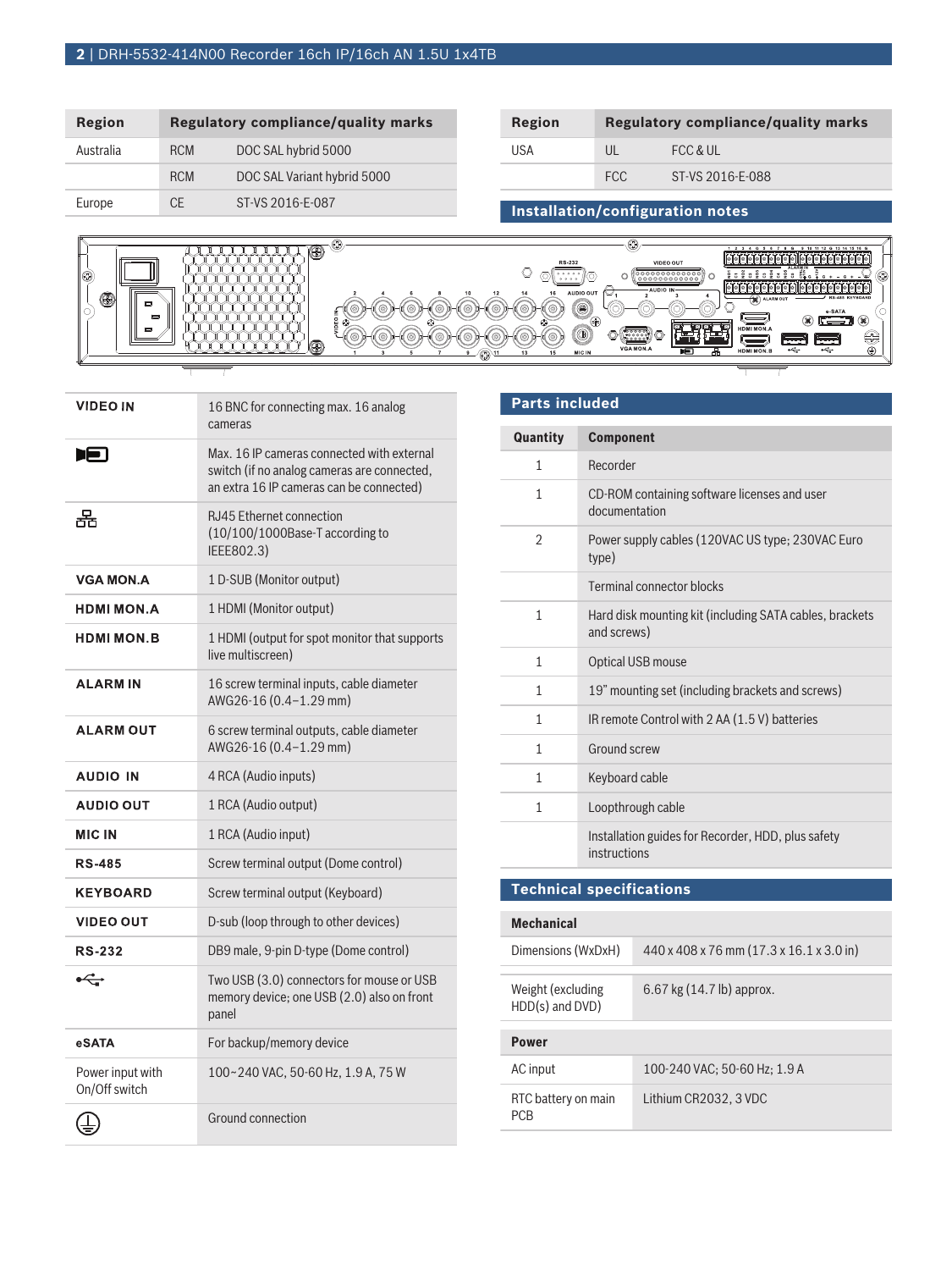| Maximum power<br>consumption (no<br>HDD)           | 20W                                                                                                                      |
|----------------------------------------------------|--------------------------------------------------------------------------------------------------------------------------|
| <b>Environmental</b>                               |                                                                                                                          |
| Operating<br>temperature (incl.<br>HDD(s) and DVD) | +0°C to +40°C (+32°F to +104°F)                                                                                          |
| Storage temperature                                | -40°C to +70°C (-40°F to +158°F)                                                                                         |
| Operating humidity                                 | <93% non-condensing                                                                                                      |
| Storage humidity                                   | <95% non-condensing                                                                                                      |
| <b>Video storage</b>                               |                                                                                                                          |
| Internal (option)                                  | Max. 4 SATA HDD or 2 SATA HDD<br>$+ 1$ DVD (R/RW)<br>Max. capacity per HDD: 6 TB<br>Max. supported speed per HDD: 6 Gb/s |
| External (option)                                  | eSATA-connected storage device                                                                                           |
| <b>Alarms and detections</b>                       |                                                                                                                          |
| Motion detection set<br>by camera                  | Essential or Intelligent Video Analytics (IVA),<br>Motion +                                                              |
| Alarm activations                                  | Video loss, motion detection, input alarm,<br>system alarm                                                               |
| Events triggered by<br>alarm                       | Recording, PTZ movement, alarm out, email,<br>buzzer, screen message, Mon A and B<br>activated, mobile push notification |
| Inputs                                             | 16 inputs configurable NO/NC, max. input<br>voltage 12 VDC +/-10%                                                        |
| Outputs                                            | 5 relay outputs, 1 open collector                                                                                        |
| Relay contact                                      | Max. rated, 30 VDC, 2 A continuous or<br>125 VAC, 1 A (activated)                                                        |
| <b>Exporting</b>                                   |                                                                                                                          |
| DVD (optional)                                     | Built-in DVD+R/RW writer                                                                                                 |
| <b>USB</b>                                         | Flash memory or external HDD (FAT32)                                                                                     |
| Network                                            | Web Client software or Video Client                                                                                      |
| <b>Playback</b>                                    |                                                                                                                          |
| Multi-channel                                      | Simultaneous 1/4/9/16 channels                                                                                           |
| Mode                                               | Forward, reverse, slow play, fast play, frame-<br>by-frame                                                               |
| Search                                             | Time, channel, type, smart                                                                                               |
| Network                                            | Video Client, Web client, App                                                                                            |
| Restrict                                           | Restrict video by user rights for viewing                                                                                |

| <b>Playback</b>                             |                                                                                                                                        |
|---------------------------------------------|----------------------------------------------------------------------------------------------------------------------------------------|
| Protection                                  | Protect video against overwriting                                                                                                      |
| <b>Retention time</b>                       | Automatically delete recordings after 1 to 365<br>davs                                                                                 |
| <b>Recording</b>                            |                                                                                                                                        |
| Decoding<br>compression                     | H.265/H.264/MJPEG                                                                                                                      |
| Speed                                       | Max. 60 IPS per channel, configurable                                                                                                  |
| <b>Bit rate</b>                             | 16 kbps to 24 Mbps per channel                                                                                                         |
| Record interval                             | 1~120 min (default: 60 min), Pre-record:<br>1~30 sec. Post-record: 10~300 sec                                                          |
| Mode                                        | Manual, Scheduled (regular, motion<br>detection, alarm), Stop                                                                          |
| <b>Network control</b>                      |                                                                                                                                        |
| Ethernet                                    | RJ45 port (10/100/1000 Mbps)                                                                                                           |
| PC software                                 | Video Client, Web client                                                                                                               |
| <b>APP<sub>S</sub></b>                      | iPhone, Android                                                                                                                        |
| User access                                 | Maximum 128 users. Bosch advises a<br>maximum of 4 simultaneous connections.<br>More connections can cause performance<br>limitations. |
| Protocols                                   | HTTP, HTTPS, TCP/IP, IPv4/IPv6, UPnP,<br>RTSP, UDP, SMTP, NTP, DHCP, DNS/DDNS,<br>IP Filter, PPPoE, FTP                                |
| Video performance                           |                                                                                                                                        |
| Maximum camera<br>inputs                    | 16 analog + 16 IP or 32 IP                                                                                                             |
| Maximum incoming<br>bandwidth               | 320 Mbps                                                                                                                               |
| Maximum recording<br>bandwidth              | 256 Mbps                                                                                                                               |
| <b>Maximum</b><br>transmission<br>bandwidth | 128 Mbps                                                                                                                               |
| <b>Resolution IP camera</b>                 | 12MP, 8MP, 6MP, 5MP, 3MP, 1.3MP, 1080p,<br>720p                                                                                        |
| Resolution analogue<br>camera               | 960H, D1, HD1, CIF, QCIF                                                                                                               |
|                                             |                                                                                                                                        |